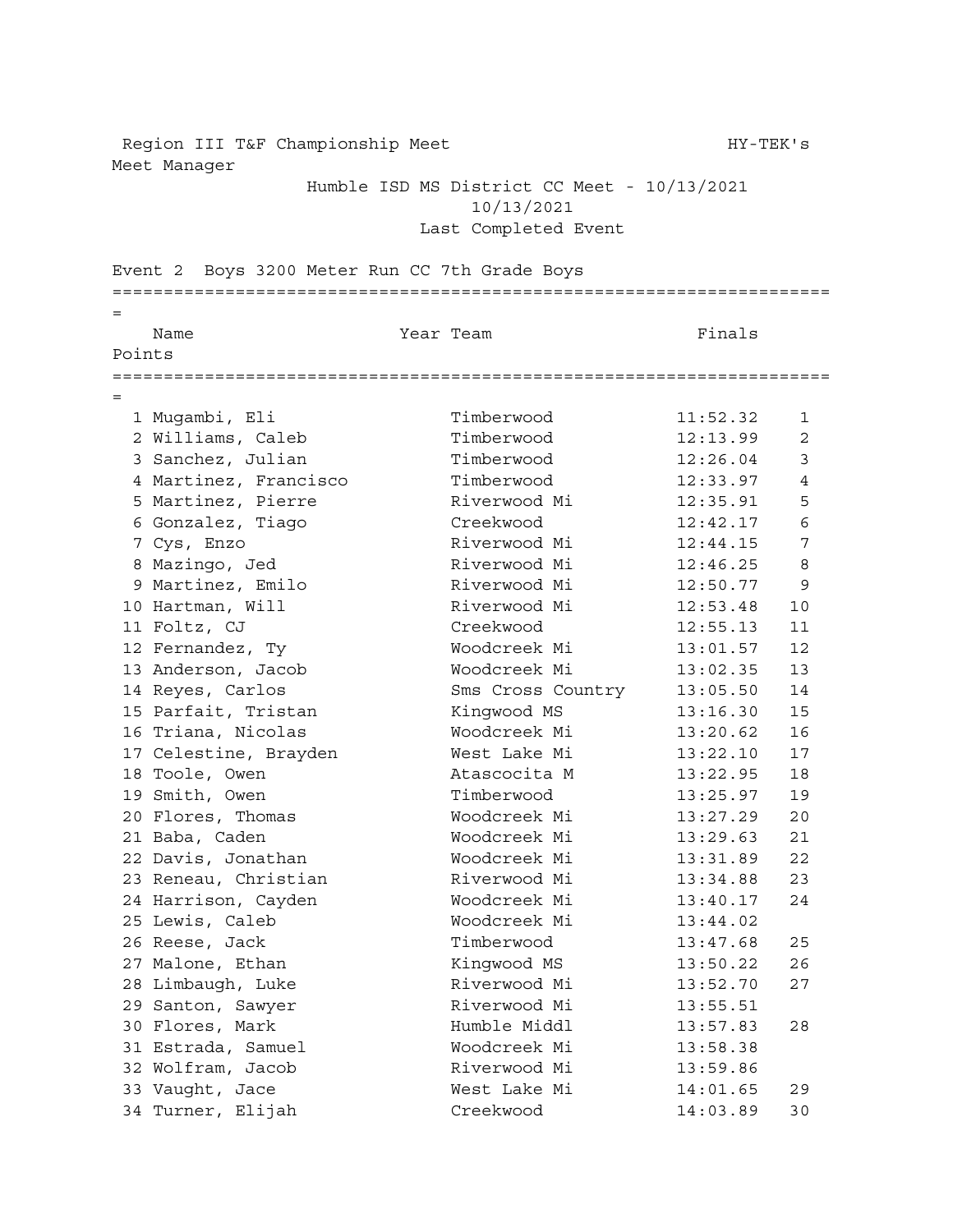| 35 Triana, Cristian       | Woodcreek Mi      | 14:05.47 |    |
|---------------------------|-------------------|----------|----|
| 36 Torres, Raziel         | West Lake Mi      | 14:06.12 | 31 |
| 37 Childress, Noah        | Creekwood         | 14:08.14 | 32 |
| 38 Greene, Austin         | West Lake Mi      | 14:13.52 | 33 |
| 39 Boynton, Josiah        | Kingwood MS       | 14:15.80 | 34 |
| 40 Heavrin, Isaac         | Timberwood        | 14:25.34 | 35 |
| 41 Narramore, Caine       | Riverwood Mi      | 14:28.90 |    |
| 42 Madrid, Ristan         | Creekwood         | 14:29.59 | 36 |
| 43 McNair, Brandon        | Humble Middl      | 14:31.71 | 37 |
| 44 Smith, Carson          | Timberwood        | 14:34.11 |    |
| 45 Zepeda, Chris          | West Lake Mi      | 14:35.05 | 38 |
| 46 Mathews, Camron        | Atascocita M      | 14:39.50 | 39 |
| 47 Louis, Logan           | West Lake Mi      | 14:40.02 | 40 |
| 48 Breeden, Nicholas      | Atascocita M      | 14:40.52 | 41 |
| 49 Del Rosario, Noah      | Atascocita M      | 14:42.11 | 42 |
| 50 Soileau, Connor        | Creekwood         | 14:45.11 | 43 |
| 51 De Anda, Jaime         | Kingwood MS       | 14:54.38 | 44 |
| 52 Lacour, Ryan           | Timberwood        | 14:55.35 |    |
| 53 Gilliam, Ivory         | Kingwood MS       | 15:00.51 | 45 |
| 54 Mooney, Joaquin        | Creekwood         | 15:11.00 | 46 |
| 55 LaBome, Sedrick        | Creekwood         | 15:15.09 |    |
| 56 Womack, Airisten       | West Lake Mi      | 15:16.72 | 47 |
| 57 Perez, Giovani         | Humble Middl      | 15:18.01 | 48 |
| 58 Witt, Ian              | Atascocita M      | 15:19.75 | 49 |
| 59 Kascsak, Landon        | West Lake Mi      | 15:21.53 |    |
| 60 Riskus, Joshua         | Kingwood MS       | 15:23.82 | 50 |
| 61 Burton, Will           | Creekwood         | 15:25.66 |    |
| 62 Trigueros, Christopher | Kingwood MS       | 15:27.58 | 51 |
| 63 Haynes, Kendall        | Kingwood MS       | 15:40.90 |    |
| 64 Cervantes, Benjamin    | Sms Cross Country | 15:42.63 | 52 |
| 65 Williams, Lahndyn      | Atascocita M      | 15:51.75 | 53 |
| 66 Argueta, Dennis        | West Lake Mi      | 16:01.92 |    |
| 67 Boisio, Xavier         | Atascocita M      | 16:05.51 | 54 |
| 68 Reeves, Robert         | Humble Middl      | 16:15.85 | 55 |
| 69 Spikes, Cedric         | Sms Cross Country | 16:18.80 | 56 |
| 70 Rodriguez, Gilberto    | Kingwood MS       | 16:42.19 |    |
| 71 Hampton, Artis         | Timberwood        | 16:45.83 |    |
| 72 Strickler, Kevin       | Kinqwood MS       | 17:34.48 |    |
| 73 Salazar, Aiden         | Atascocita M      | 17:35.56 |    |
| 74 Grumboski, Sharpe      | Atascocita M      | 17:51.02 |    |
| 75 Walden, Tyler          | Atascocita M      | 17:59.71 |    |
| 76 Sapien, Emiliano       | Humble Middl      | 18:11.83 | 57 |
| 77 Turner, Milton         | Humble Middl      | 18:18.36 | 58 |
| 78 Lopez, Rafael          | Humble Middl      | 18:32.54 | 59 |
| 79 Ramirez, Leonel Adrian | Humble Middl      | 18:50.31 |    |
| 80 Richards, Bryce        | Humble Middl      | 20:04.15 |    |
| 81 Castro, Nicholas       | Humble Middl      | 20:13.58 |    |
| 82 Barrios, Antonio       | Sms Cross Country | 20:24.95 | 60 |